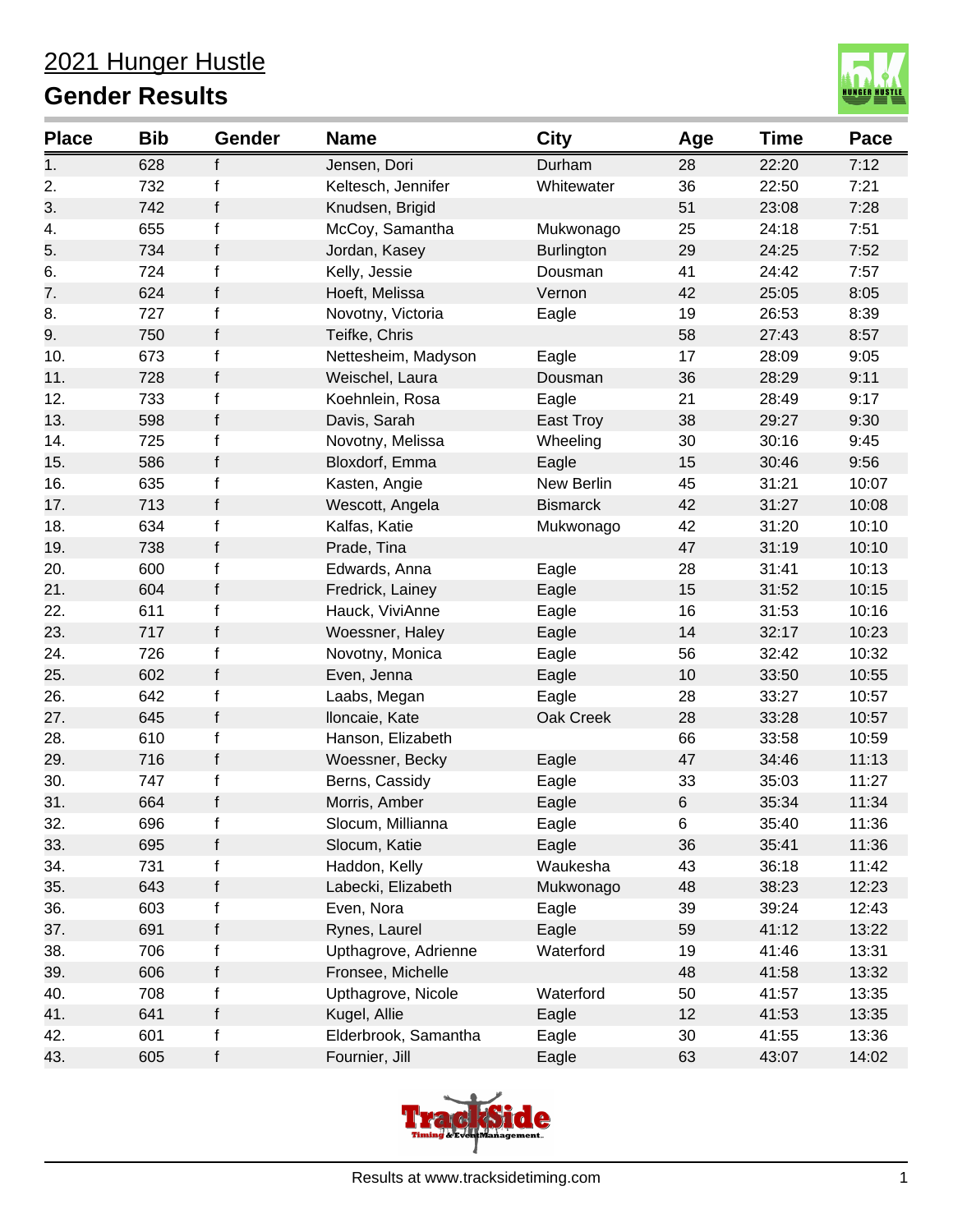

| <b>Place</b> | <b>Bib</b> | Gender       | <b>Name</b>          | <b>City</b>   | Age            | <b>Time</b> | Pace  |
|--------------|------------|--------------|----------------------|---------------|----------------|-------------|-------|
| 44.          | 630        | f            | Johnson, Erica       | Eagle         | 29             | 43:35       | 14:05 |
| 45.          | 612        | $\mathsf{f}$ | Hays, Hannah         | Waukesha      | 21             | 44:33       | 14:31 |
| 46.          | 667        | $\mathsf{f}$ | Morris, Jessica      | Eagle         | 43             | 44:54       | 14:34 |
| 47.          | 702        | f            | Truong, Jessica      | Eagle         | 33             | 45:31       | 14:45 |
| 48.          | 580        | f            | Benjamin, Jenny      | Eagle         | 35             | 47:26       | 15:22 |
| 49.          | 714        | $\mathsf f$  | Wiese, Jamie         | East Troy     | 39             | 47:31       | 15:24 |
| 50.          | 625        | f            | Jahn, Emily          | Eagle         | 29             | 48:02       | 15:31 |
| 51.          | 626        | f            | Jahn, Sylvia         | Eagle         | 63             | 48:04       | 15:31 |
| 52.          | 590        | f            | Brown, Sarah         |               | 54             | 48:16       | 15:36 |
| 53.          | 639        | $\mathsf f$  | Koeppen, Kora        |               | 31             | 48:48       | 15:46 |
| 54.          | 593        | f            | Burant, Judy         | Eagle         | 58             | 48:50       | 15:46 |
| 55.          | 675        | f            | Nettesheim, Molly    | Eagle         | 16             | 49:25       | 15:59 |
| 56.          | 674        | $\mathsf f$  | Nettesheim, Michelle | Eagle         | 47             | 49:26       | 15:59 |
| 57.          | 597        | f            | Dahms, Stacey        | Sullivan      | $\overline{0}$ | 50:19       | 16:22 |
| 58.          | 652        | f            | Marano, Rachel       | Waukesha      | 27             | 51:18       | 16:39 |
| 59.          | 679        | $\mathsf f$  | Paull, Jennifer      | Waukesha      | 28             | 51:18       | 16:39 |
| 60.          | 653        | $\mathsf f$  | Martin, Shanna       | Eagle         | 48             | 52:46       | 17:06 |
| 61.          | 658        | f            | Mecca, Ellen         | Eagle         | 59             | 53:34       | 17:19 |
| 62.          | 646        | f            | Luyten, Annette      | Mukwonago     | 42             | 54:14       | 17:27 |
| 63.          | 689        | $\mathsf f$  | Rouse, Kayla         | Dousman       | 24             | 53:58       | 17:30 |
| 64.          | 596        | $\mathsf f$  | Carpenter, Lynette   | Dousman       | 50             | 53:57       | 17:30 |
| 65.          | 647        | f            | Lyons, Amalia        | Dousman       | 37             | 56:03       | 18:11 |
| 66.          | 744        | $\mathsf f$  | Holtz, Marisa        |               | 32             | 57:06       | 18:35 |
| 67.          | 684        | f            | Reilly, Margaret     | Eagle         | 30             | 57:42       | 18:42 |
| 68.          | 729        | $\mathsf f$  | White, Erika         | Eagle         | 30             | 57:42       | 18:43 |
| 69.          | 633        | f            | Jrolf, Sherry        | Eagle         | 56             | 57:55       | 18:43 |
| 70.          | 644        | f            | Laubenheimer, Cindy  | Germantown    | 55             | 57:57       | 18:44 |
| 71.          | 581        | $\mathsf f$  | Block, Sylvia        | Palmyra       | 65             | 58:49       | 19:06 |
| 72.          | 621        | f            | Hein, Linda          | Eagle         | 62             | 1:00:12     | 19:27 |
| 73.          | 692        | f            | Sadler, Ann          | Eagle         | 55             | 1:00:17     | 19:29 |
| 74.          | 720        | f            | Zindars, Laura       | Johnson Creek | 34             | 1:00:18     | 19:29 |
| 75.          | 670        | f            | Nain, Carol          | Eagle         | 57             | 1:01:14     | 19:50 |
| 76.          | 458        | f            | Alcala, Maya         | Mukwonago     | 14             | 1:02:27     | 20:20 |
| 77.          | 656        | $\mathsf f$  | McDonnough, Shannon  |               | 14             | 1:02:25     | 20:20 |
| 78.          | 619        | $\mathsf f$  | Heckel, Nicole       | Eagle         | 32             | 1:02:22     | 20:27 |
| 79.          | 620        | f            | Heckel, Rachel       | Eagle         | 38             | 1:01:34     | 20:29 |
| 80.          | 618        | f            | Heckel, Lori         | Eagle         | 61             | 1:01:54     | 20:32 |
| 81.          | 712        | f            | Wegner, Martina      | Eagle         | 68             | 1:04:34     | 20:56 |
| 82.          | 687        | f            | Roscizewski, Mitz    | Eagle         | 57             | 1:04:36     | 20:57 |
| 83.          | 662        | f            | Mitchell, Amy        | Eagle         | 45             | 1:04:35     | 20:57 |
| 84.          | 541        | f            | Benjamin, Delaney    | Eagle         | 9              | 1:05:09     | 21:04 |
| 85.          | 701        | $\mathsf f$  | Thomas, Kayla        |               | 24             | 1:05:20     | 21:16 |
| 86.          | 657        | $\mathsf f$  | McDonnough, Pam      |               | 47             | 1:05:23     | 21:17 |

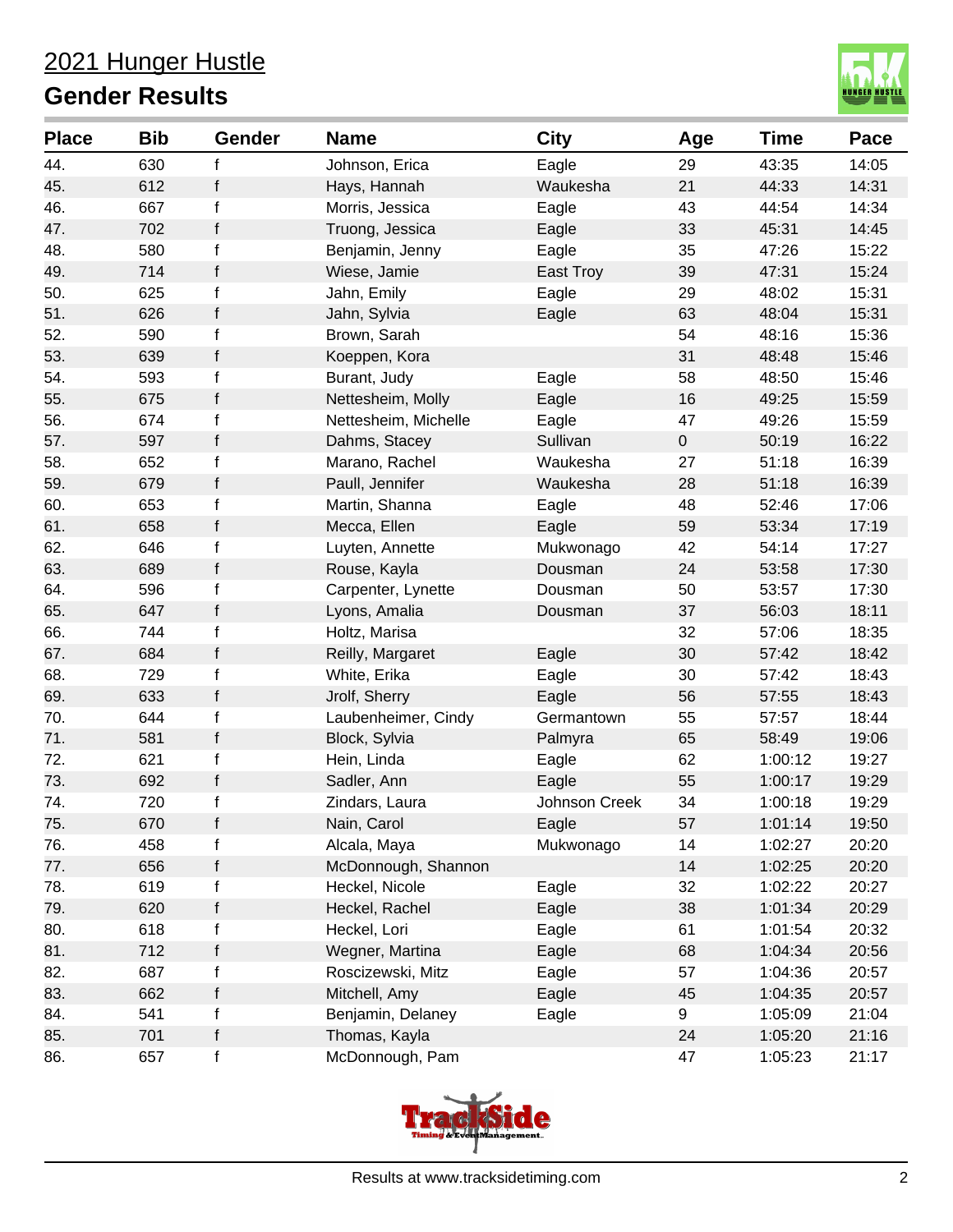

| <b>Place</b> | <b>Bib</b> | Gender    | <b>Name</b>              | <b>City</b> | Age            | <b>Time</b> | Pace  |
|--------------|------------|-----------|--------------------------|-------------|----------------|-------------|-------|
| 1.           | 699        | m         | Stricker, Ben            | Jefferson   | 15             | 16:37       | 5:21  |
| 2.           | 740        | ${\sf m}$ | Vantreese, Jack          | Waukesha    | 35             | 18:51       | 6:05  |
| 3.           | 736        | m         | Isaacsen, Blake          | Palmyra     | 16             | 19:45       | 6:21  |
| 4.           | 609        | m         | Hansen, David            | Eagle       | 36             | 20:18       | 6:33  |
| 5.           | 710        | m         | Wagner, Steve            | Lake Geneva | 34             | 21:08       | 6:48  |
| 6.           | 723        | ${\sf m}$ | Kelly, Jeff              | Dousman     | 40             | 21:55       | 7:04  |
| 7.           | 648        | m         | Lyons, Andrew            | Dousman     | 37             | 22:24       | 7:15  |
| 8.           | 718        | ${\sf m}$ | Woessner, Logan          | Eagle       | 18             | 22:38       | 7:17  |
| 9.           | 638        | m         | Kissner, Tom             | Pewaukee    | 60             | 22:42       | 7:19  |
| 10.          | 681        | ${\sf m}$ | Peters, Tim              | Eagle       | 37             | 22:44       | 7:20  |
| 11.          | 663        | m         | Morgan, Sam              | Eagle       | 22             | 23:51       | 7:42  |
| 12.          | 680        | ${\sf m}$ | Pasker, Zachery          | Mukwonago   | 29             | 24:11       | 7:49  |
| 13.          | 591        | m         | Brunow, Niklas           |             | 22             | 24:13       | 7:49  |
| 14.          | 688        | ${\sf m}$ | Roscizewski, Paul        | Eagle       | 58             | 25:55       | 8:21  |
| 15.          | 623        | m         | Hoeft, lan               | Vernon      | 15             | 26:34       | 8:33  |
| 16.          | 537        | m         | Benjamin, Adam           | Eagle       | 38             | 26:45       | 8:38  |
| 17.          | 678        | ${\sf m}$ | Olson, Carl              | Milton      | 72             | 27:01       | 8:43  |
| 18.          | 519        | ${\sf m}$ | Barnes, Cameron          | Waukesha    | 33             | 27:19       | 8:48  |
| 19.          | 698        | m         | Stoughton, Mark          | Milwaukee   | 50             | 27:20       | 8:49  |
| 20.          | 737        | ${\sf m}$ | Strand, Michael          | Greenfield  | 51             | 28:14       | 9:06  |
| 21.          | 735        | m         | Olson, Steve             |             | 62             | 28:38       | 9:14  |
| 22.          | 730        | ${\sf m}$ | Armstrong-Davies, Oliver | Ithaca      | 23             | 28:45       | 9:16  |
| 23.          | 719        | ${\sf m}$ | Woessner, Matthew        | Eahle       | 47             | 28:58       | 9:20  |
| 24.          | 660        | ${\sf m}$ | Metts, Joe               | Bloomington | 25             | 29:26       | 9:30  |
| 25.          | 739        | m         | Jafuta, Peter            |             | 55             | 30:13       | 9:46  |
| 26.          | 534        | ${\sf m}$ | Beitz, Josh              | Eagle       | 13             | 30:22       | 9:48  |
| 27.          | 535        | ${\sf m}$ | Beitz, Nick              | Eagle       | 45             | 30:54       | 9:59  |
| 28.          | 704        | ${\sf m}$ | Truong, Jackson          | Eagle       | $\overline{7}$ | 34:35       | 11:14 |
| 29.          | 705        | m         | Truong, Kevin            | Eagle       | 34             | 34:40       | 11:15 |
| 30.          | 703        | ${\sf m}$ | Truong, Lincoln          | Eagle       | 5              | 34:41       | 11:16 |
| 31.          | 694        | m         | Slocum, Henry            | Eagle       | $\overline{7}$ | 35:10       | 11:26 |
| 32.          | 749        | m         | Berns, Benson            | Eagle       | 8              | 35:01       | 11:27 |
| 33.          | 748        | ${\sf m}$ | Berns, Evan              | Eagle       | 33             | 35:12       | 11:30 |
| 34.          | 665        | m         | Morris, Brandon          | Eagle       | 43             | 35:34       | 11:34 |
| 35.          | 672        | ${\sf m}$ | Nettesheim, Joe          | Eagle       | 54             | 36:11       | 11:40 |
| 36.          | 690        | m         | Rynes, Joseph            | Eagle       | 62             | 41:12       | 13:21 |
| 37.          | 666        | ${\sf m}$ | Morris, De'Anthony       | Eagle       | 5              | 44:53       | 14:34 |
| 38.          | 715        | m         | Wilde, Brandon           | Eagle       | 19             | 47:18       | 15:22 |
| 39.          | 711        | ${\sf m}$ | Walters, Buster          | Mukwonago   | 89             | 47:26       | 15:24 |
| 40.          | 629        | m         | Johnson, Dustin          | Eagle       | 29             | 48:15       | 15:36 |
| 41.          | 592        | ${\sf m}$ | Burant, John             | Eagle       | 60             | 48:48       | 15:46 |
| 42.          | 595        | ${\sf m}$ | Burant, Mike             | Eagle       | 29             | 48:48       | 15:46 |
| 43.          | 743        | ${\sf m}$ | Dawson, Justin           |             | 29             | 52:24       | 16:51 |